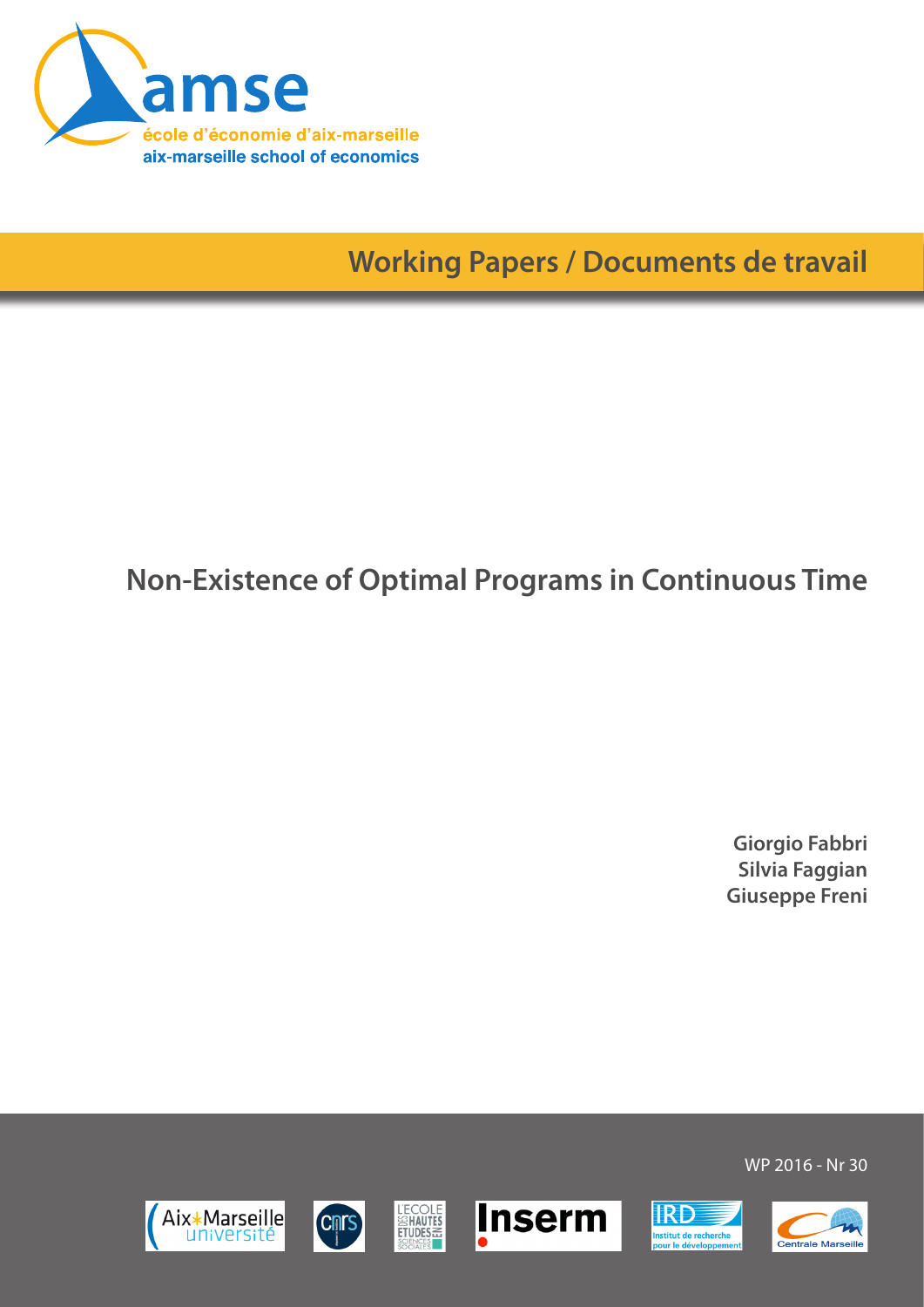# NON-EXISTENCE OF OPTIMAL PROGRAMS IN CONTINUOUS TIME

GIORGIO FABBRI<sup>1</sup>, SILVIA FAGGIAN<sup>2</sup> AND GIUSEPPE FRENI<sup>3</sup>

We report an example of a two-dimensional undiscounted convex optimal growth model in continuous time in which, although there is a unique "golden rule", no overtaking optimal solutions exists in a full neighborhood of the steady state. The example proves, for optimal growth models, a conjecture advanced in 1976 by Brock and Haurie that the minimum dimension for non-existence of overtaking optimal programs in continuous time is 2.

KEYWORDS: Optimal growth, Overtaking, Continuous time models. JEL CLASSIFICATION: C61, D90

.

September 13, 2016

<sup>&</sup>lt;sup>1</sup>Aix-Marseille University (Aix-Marseille School of Economics), CNRS & EHESS, France. Address: 2, Rue de la Charité, 13002 Marseille. email: giorgio.fabbri@univ-amu.fr.

<sup>2</sup>Department of Economics, Ca' Foscari University of Venice, Italy. Address: Cannaregio 873, 30121 Venezia, Italy. email: faggian@unive.it.

<sup>3</sup>Department of Business and Economics, Parthenope University of Naples, Italy. Address: Palazzo Pacanowski (III Piano) - Via Generale Parisi, 13 - 80132 Napoli, Italy. email: giuseppe.freni@uniparthenope.it.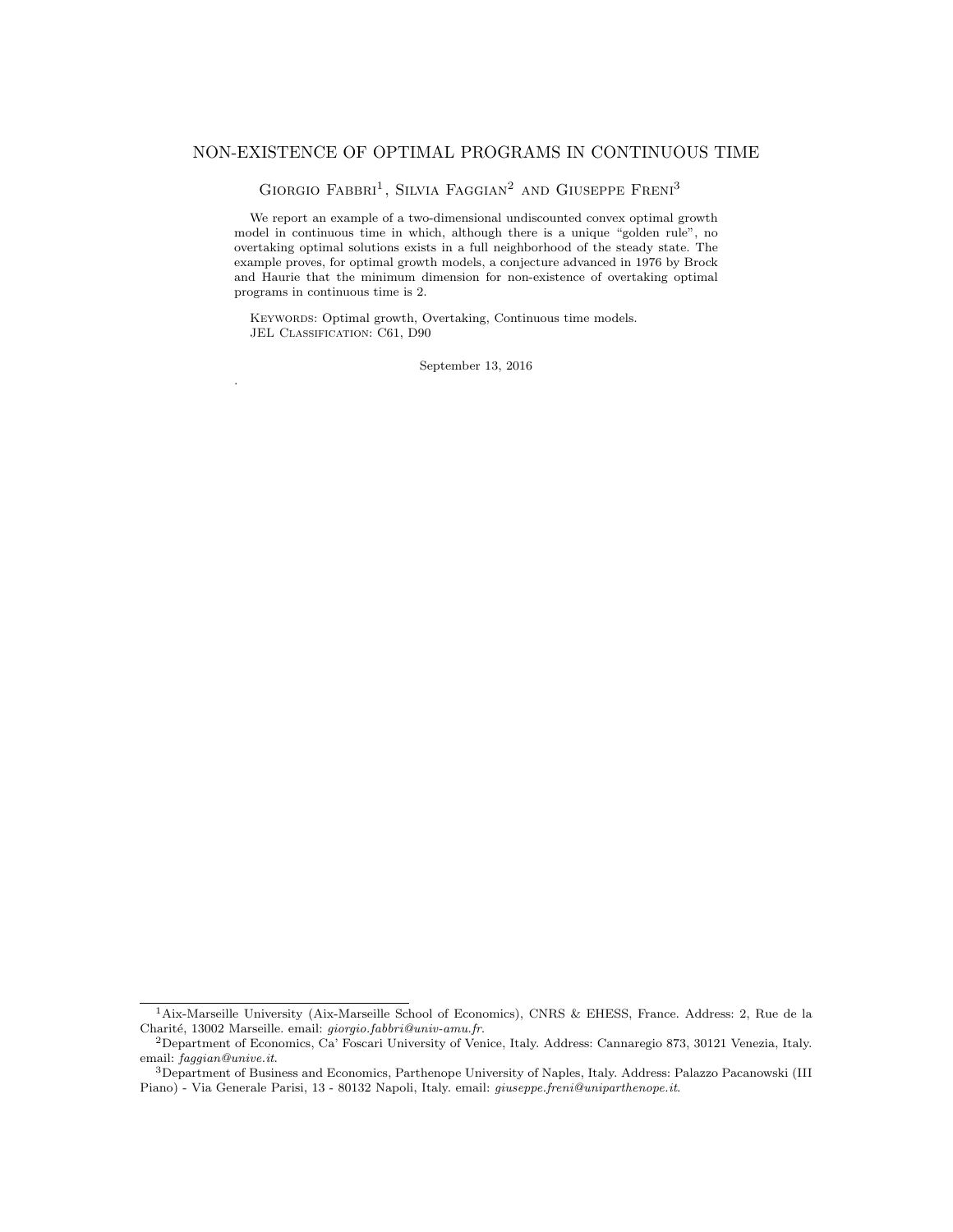#### 1. INTRODUCTION

For the class of undiscounted convex models of optimal growth, it has been known since Gale (1967) that existence of optimal (in the sense of overtaking) solutions cannot be proved in general if the "golden rule" capital stock is not unique. Soon, however, it turned out that uniqueness is not sufficient for the existence of an optimal solution. Brock (1970), indeed, proved existence under this condition, but used the weaker optimality criterion know as maximality (or weak overtaking optimality) and presented an example of a maximal steady state that is not optimal. Peleg (1973) then pointed out that the same example can be used to prove non-existence of optimal paths, implying that, without additional assumptions, it is not possible to strength Brock's existence theorem.

There are only few published examples of non-existence: the Brock-Peleg one, one reported in Khan & Piazza (2010), one contained in a paper by Leizarowitz (1985) and finally the one provided in a paper by Fabbri et al. (2015). While the first two relate to different two-sector one capital good discrete models, the last two are in continuous time. Still, the two-dimensional Leizarowitz (1985) example is framed in reduced form, while that in Fabbri *et al.* (2015), explicitly relating to a growth model, has an infinite-dimensional state space. So, while it has been already established that in discrete time non-existence is possible even with a one-dimensional state space, it is not clear which is the minimum dimension for non-existence for continuous time models<sup>1</sup>. We here report a new example showing that this minimum dimension is 2. In other words, our example confirms the conjecture advanced in Brock  $\&$  Haurie (1976) p. 345 for optimal growth models:

We have not yet constructed an example where the steady state  $\bar{x}$  is unique but no overtaking optimal program exists from some  $x^0$  while a weakly overtaking optimal program exists from our  $x^0$ . Such an example will take some work to construct because it seems that the state space will have to be two dimensional whereas in discrete time as shown in Brock (1970) we can get by with a one-dimensional output space.

# 2. THE MODEL

We consider the  $(n + 1)$ -sector single-technique case of the discrete capital model introduced in Bruno (1967). In the system, there are  $n + 1$  commodities: n pure capital goods and a pure consumption good. The services of a primary factor of production, labor, are combined with the services of the stocks of capital to produce the  $n+1$  commodities. Technology is of the discrete type, and only  $n + 1$  processes, one for each good, are available.

The superscript T denotes transposed matrices,  $\langle \cdot, \cdot \rangle$  represents the internal product in  $\mathbb{R}^n$ . A unit of the j-th capital good needs to be produced  $a_{ij}$  units of the i-th capital good and  $\ell_j$  units of labour, whereas one unit of the consumption good needs  $\alpha_i$  units of the *i*-th capital good and  $\ell_c$ units of labour, so that the technology is described by a vector and a matrix of capital coefficients  $A = [a_{ij}]_{i,j=1}^n$ ,  $\alpha = [\alpha_1, \alpha_2, ..., \alpha_n]^T$ , and a vector  $\ell$  and a scalar  $\ell_c$  of labor input coefficients  $\ell = [\ell_1, \ell_2, ..., \ell_n]^T$ ,  $\ell_c$ . Let  $k(t) = [k_1(t), k_2(t), ..., k_n(t)]^T$  represent the stock of capital goods at a given time  $t \geq 0$ , and  $x(t) = [x_1(t), x_2(t); ..., x_n(t)]^T$ , and  $x_c(t)$  be the intensities of activation of the production processes at that time, chosen by the social planner. Assuming that the flow of new capitals is accumulated and that capitals decay at a constant depreciation rate  $\delta > 0$  (the same for all capital goods), and that the initial state of the system is  $k_0 \geq 0$ , then the state equation is given by the *n*-dimensional system

(1) 
$$
\dot{k}(t) = -\delta k(t) + x(t), t \ge 0; \quad k(0) = k_0.
$$

Assume that the labour flow available at every  $t$  is constant and normalized to 1, and that every unit of capital good instantaneously provides one unit of production services. Then the production is subject to the following set of constraints, holding for all  $t \geq 0$ :

$$
(2) \tAx(t) + x_c(t)\alpha \le k(t),
$$

<sup>&</sup>lt;sup>1</sup>It is known (see e.g. Example 4.1 of Leizarowitz, 1985 or Example 4.4 of Carlson *et al.*, 1991) that optimal trajectories exist for continuous time scalar systems.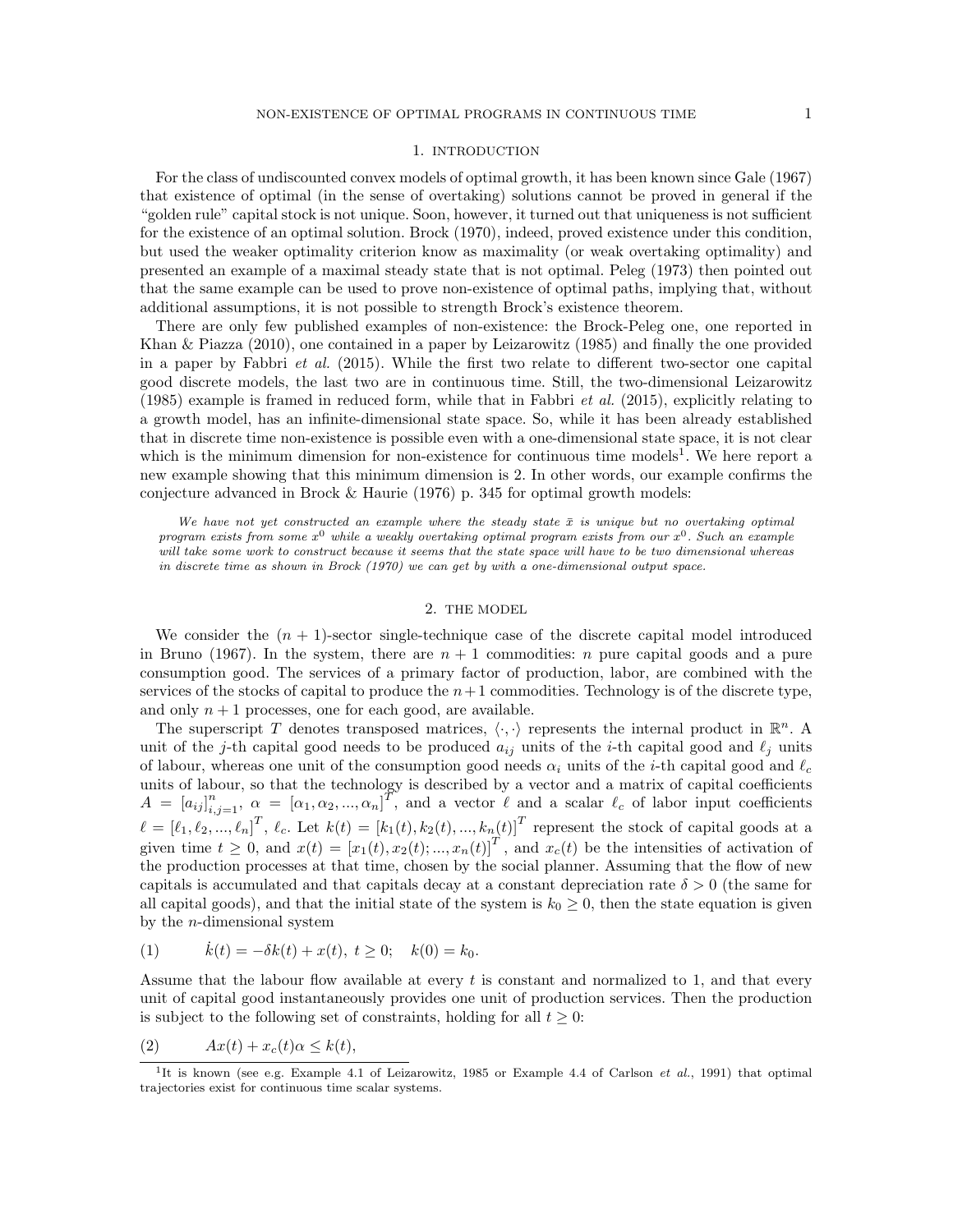$$
(3) \qquad \langle \ell, x(t) \rangle + x_c(t)\ell_c \le 1,
$$

$$
(4) \t x(t) \ge 0, x_c(t) \ge 0.
$$

Assuming a linear utility and a discount factor  $\rho \geq 0$ , the problem is that of maximizing

(5) 
$$
J(x, x_c, k_0) = \int_0^{+\infty} e^{-\rho t} x_c(t) dt
$$

over the set of admissible controls

$$
\mathcal{X}(k_0) = \{ (x, x_c) \in L^1_{loc}(0, +\infty; \mathbb{R}^{n+1}_+) : (1) - (4) \text{ hold at all } t \ge 0 \}.
$$

**Remark 2.1** Since from (1) one derives  $k(t) = e^{-\delta t} k_0 + \int_0^t e^{-\delta(t-s)x(s)} ds$ , the solution k is in the space  $W_{loc}^{1,1}(0,+\infty;\mathbb{R}^n)$ , and trajectories k are always nonnegative. Moreover, if vector  $\ell$  is strictly positive, we may define  $c := (\sum_{i=1}^n \ell_i^{-2})^{1/2}$  and check that  $||k(t)|| \le ||k_0|| + c/\delta$ ,  $\forall t \ge 0$ , that is, trajectories are uniformly bounded by a constant depending only on  $k_0$ .

Due to (3) and (4), when  $\rho > 0$  the utility is finite for all admissible controls but, on the contrary, when  $\rho = 0$  it may be infinite valued. We take into consideration the following criteria of optimality. **Definition 2.2** A control  $(x^*, x_c^*)$  in  $\mathcal{X}(k_0)$  is optimal (or overtaking) at  $k_0$  if

$$
\liminf_{T \to +\infty} \int_0^T e^{-\rho t} (x_c^*(t) - x_c(t)) dt \ge 0
$$

for every other control  $(x, x_c)$  in  $\mathcal{X}(k_0)$ . If  $k^*$  is the trajectory starting at  $k_0$  and associated to  $(x^*, x_c^*)$ , then  $(k^*; (x^*, x_c^*))$  is an optimal couple.

**Definition 2.3** A control  $(x^*, x_c^*)$  in  $\mathcal{X}(k_0)$  is maximal (or weakly overtaking) at  $k_0$  if

$$
\limsup_{T \to +\infty} \int_0^T e^{-\rho t} (x_c^*(t) - x_c(t)) dt \ge 0.
$$

for every other control  $(x, x_c)$  in  $\mathcal{X}(k_0)$ . If  $k^*$  is the trajectory starting at  $k_0$  and associated to  $(x^*, x_c^*)$ , then  $(k^*; (x^*, x_c^*))$  is a maximal couple.

Every optimal control is maximal but the viceversa is false in general.

We here list the assumptions that will be used throughout the paper.

**Hypothesis 2.4** 1. The matrix A is semipositive, that is,  $a_{ij} \ge 0$  for all i and j and there is at least a strictly positive element;

- 2. The vector  $\alpha$  is semipositive, that is,  $\alpha \geq 0$  and  $\alpha_i > 0$  for at least one i.
- 3. The vector  $\ell$  is positve, that is,  $\ell_i > 0$  for all i; also  $\ell_c > 0$ .
- 4. A is indecomposable;  $^{2}$

# 2.1. Golden Rules

The aim of this section is to define *golden rules*, that is, stationary solutions supported by stationary prices. Some properties of Hamiltonian functions will prove useful for the arguments developed afterwards. We define the current value Hamiltonian associated to the problem as the function

<sup>&</sup>lt;sup>2</sup>In economic terms, this assumption means that each capital good enters directly or indirectly into the production of all capital goods. Since the vector  $\alpha$  is semipositive, this also implies that each capital good enters directly or indirectly into the production of all goods. Indecomposable semipositive square matrices have some useful properties: they have a strictly positive maximal eigenvalue  $\mu$  (the Perron Frobenious eigenvalue), right and left eigenvectors associated to this root are unique (up to multiplication by a scalar), and  $(I - \lambda A)^{-1} > 0$ , whenever  $\lambda$  is a nonnegative scalar such that  $\mu\lambda < 1$  (see e.g., Kurz & Salvadori, 1995, Theorem A.3.5).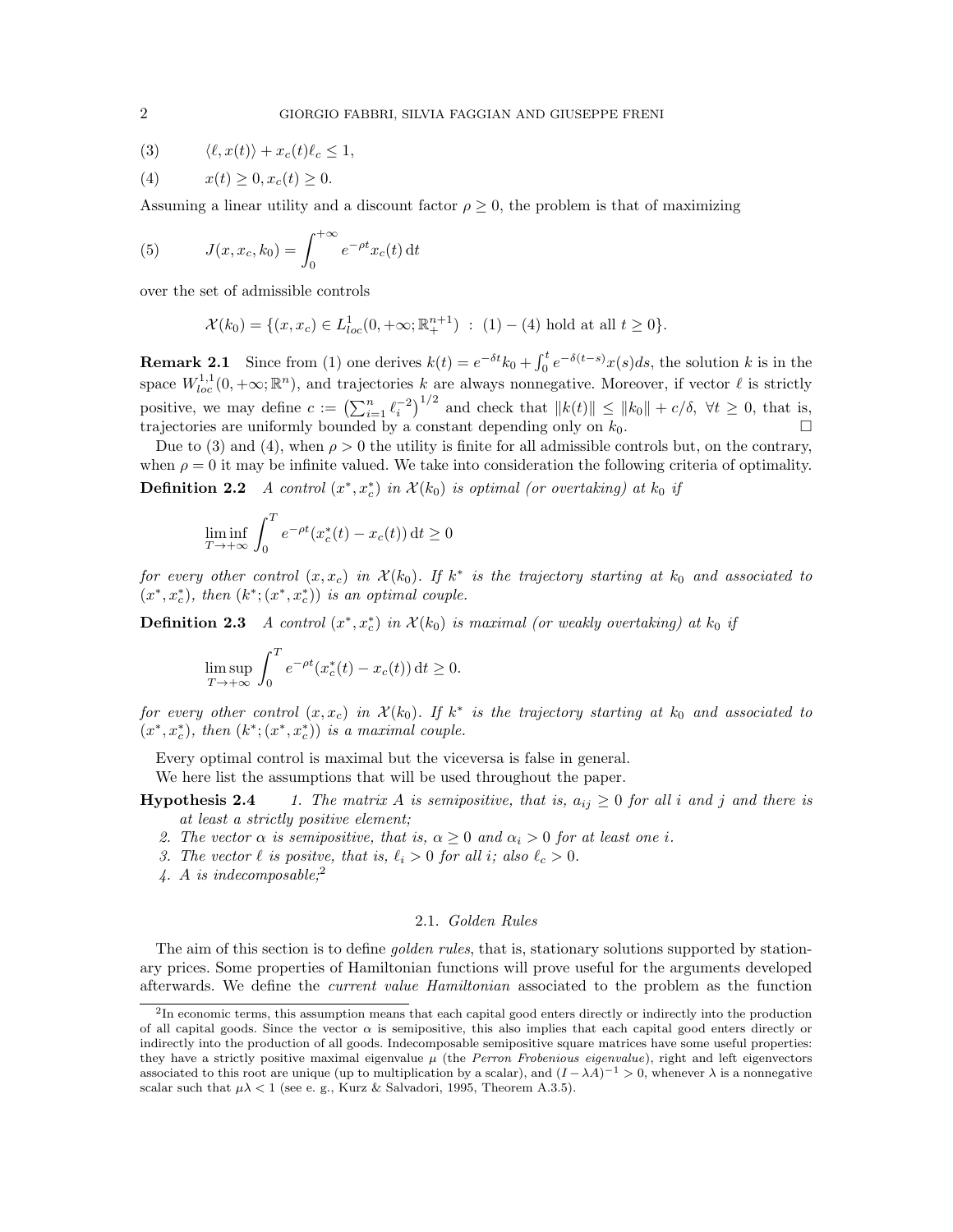$h: \mathbb{R}_+^n \times \mathbb{R}_+ \times \mathbb{R}_+^n \times \mathbb{R}_+ \to \mathbb{R}$  given by  $h(k, \lambda, x, x_c) = x_c + \langle \lambda, x - \delta k \rangle$  and the maximal value Hamiltonian as

(6) 
$$
H(k,\lambda) = \sup\{h(k,\lambda,x,x_c) : (x,x_c) \geq 0, Ax + x_c\alpha \leq k, \langle \ell, x \rangle + x_c\ell_c \leq 1\}.
$$

The maximization process through which  $H$  is computed, corresponds to solving the following linear programming problem

(7) 
$$
\max[\langle \lambda, x \rangle + x_c]
$$

subject to

(8) 
$$
Ax + x_c \alpha \le k, \quad \langle \ell, x \rangle + x_c \ell_c \le 1, \quad (x, x_c) \ge 0.
$$

which has feasible region

$$
U(k) = \{(x, x_c) \in \mathbb{R}_+^n \times \mathbb{R}_+ : (8) holds\}.
$$

The corresponding dual problem is

$$
(9) \qquad \min[\langle q, k \rangle + w]
$$

subject to

(10) 
$$
\lambda \le A^T q + w \ell, \quad 1 \le \langle \alpha, q \rangle + w \ell_c, \quad q \ge 0, w \ge 0,
$$

where  $(q, w) \in \mathbb{R}^n \times \mathbb{R}$  are dual control variables having the meaning, respectively, of rental rates of capital goods and wage rate (i.e., the multiplier associated to the constraint of availability of labour). We denote the feasible region of the dual problem by

$$
V(\lambda) = \{ (q, w) \in \mathbb{R}_+^n \times \mathbb{R}_+ \; : \; (10) \text{ holds} \}.
$$

**Remark 2.5** The set  $U(k)$  is nonempty and compact as a consequence of Hypothesis (2.4.4), for every given and positive k, so that the maximum is attained at some  $(x^*, x_c^*)$  and, equivalently (see e. g., Franklin, 2002, Section 1.8), there exists an optimal solution  $(q^*, w^*)$  of the corresponding dual problem, moreover

(11) 
$$
\begin{cases} \langle \lambda, x \rangle + x_c \le \langle k, q \rangle + w, & \forall x, x_c, q, w \\ \langle \lambda, x^* \rangle + x_c^* = \langle k, q^* \rangle + w^*. \end{cases}
$$

The natural conditions of optimality associated to the problem are the following:

$$
(12) \begin{cases} \n\dot{k}(t) = -\delta k(t) + x(t), & t \ge 0 \\
k(0) = k_0 & \lambda(t) = (\rho + \delta)\lambda(t) - q(t), \\
(x(t), x_c(t)) \in \operatorname{argmax}\{\langle \lambda(t), x \rangle + x_c : (x, x_c) \in U(k(t))\}, & t \ge 0 \\
(q(t), w(t)) \in \operatorname{argmin}\{\langle k(t), q \rangle + w : (q, w) \in V(\lambda(t))\}, & t \ge 0\n\end{cases}
$$

As a consequence of the previous remarks, we define golden rules as follows. **Definition 2.6** A golden rule<sup>3</sup> is a stationary solution  $(\bar{k}, \bar{x}, \bar{x}_c, \bar{\lambda}, \bar{w}, \bar{q})$  of (12).

<sup>&</sup>lt;sup>3</sup>Golden rules are sometimes called *modified* golden rules when  $\rho > 0$ .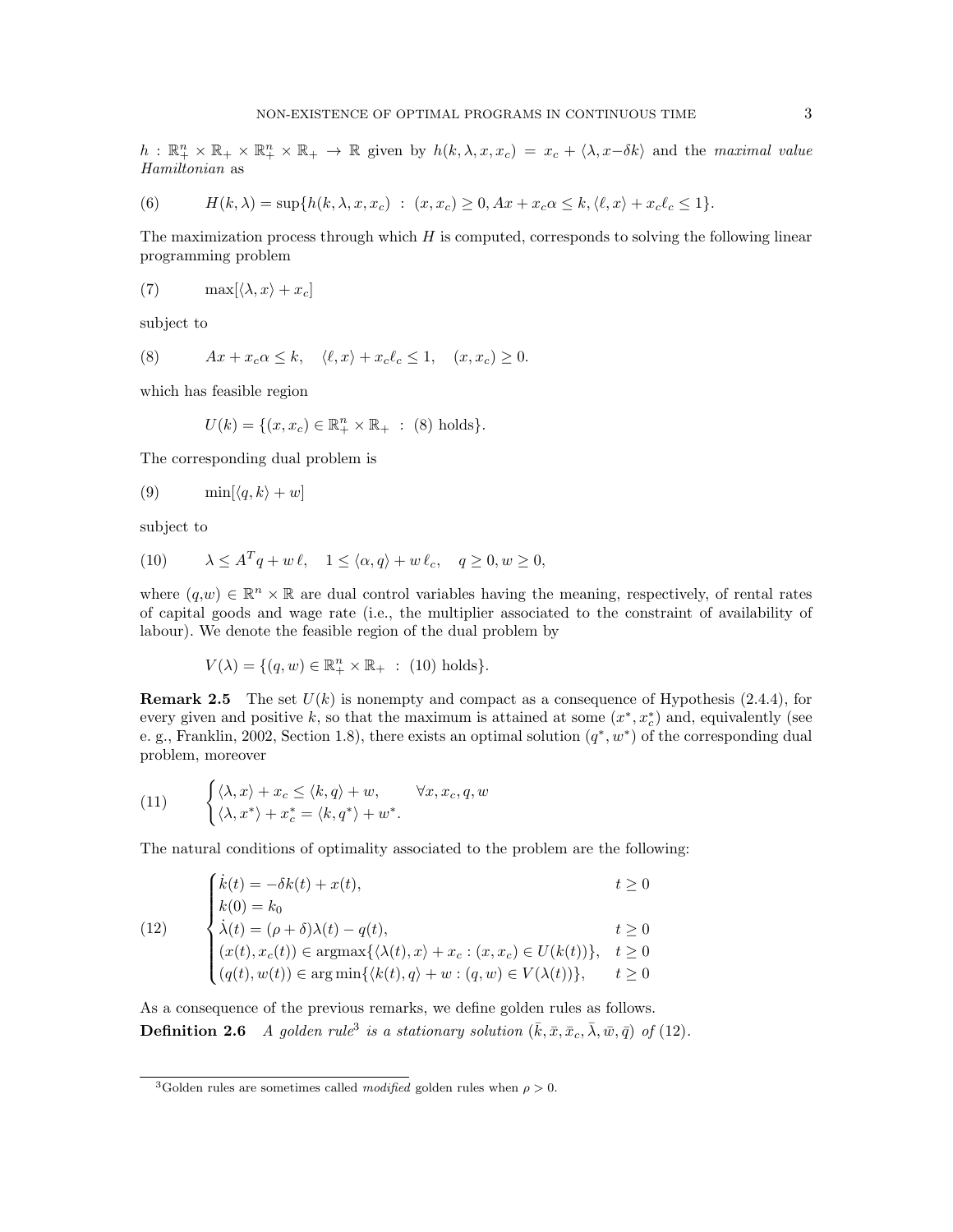#### 3. SUFFICIENT CONDITIONS OF OPTIMALITY

We briefly discuss sufficient conditions of optimality for the problem, showing in particular that when  $\rho > 0$  the golden rule is overtaking optimal, while when  $\rho = 0$  it is maximal. In the last section, where the main example is presented, we will show that the golden rule is not optimal when  $\rho = 0$ .

#### 3.1. The discounted case

Assume now that  $\rho > 0$ . The following theorem holds.

**Theorem 3.1** Let Hypothesis 2.4 be satisfied. Assume also  $k_0 \in \mathbb{R}^n_+$ ,  $(x^*, x_c^*) \in \mathcal{X}(k_0)$ , and that there exists  $\lambda^*, q^* : \mathbb{R}_+ \to \mathbb{R}_+^n$  and  $w^* : \mathbb{R}_+ \to \mathbb{R}_+$ , with  $\lambda^*$  absolutely continuous,  $q^*$  and  $w^*$ measurable and locally bounded, so that  $(k^*, \lambda^*, x^*, x_c^*, q^*, w^*)$  satisfies (12) for almost every  $t \geq 0$ . If in addition

(13)  $\lim_{t \to +\infty} e^{-\rho t} \langle k^*(t), \lambda^*(t) \rangle = 0$ 

then  $(k^*; (x^*, x_c^*))$  is an optimal couple.

The proof is standard and we omit it for brevity.

**Theorem 3.2** Assume Hypothesis 2.4. Denote by  $\mu$  the Perron-Frobenius eigenvalue of A. Suppose that  $\delta < \mu^{-1}$  and  $0 \le \rho < \mu^{-1} - \delta$ . Then there exists a unique golden rule  $(\bar{k}, \bar{x}, \bar{x}_c, \bar{\lambda}, \bar{w}, \bar{q})$ , given by

$$
\begin{aligned}\n\bar{x}_c &= \left[ \delta \langle \ell, (I - \delta A)^{-1} \alpha \rangle + \ell_c \right]^{-1}, & \bar{x} &= \delta \bar{x}_c (I - \delta A)^{-1} \alpha \\
\bar{k} &= \bar{x}_c (I - \delta A)^{-1} \alpha, & \bar{w} &= \left[ (\delta + \rho) \langle \alpha, \left[ I - (\delta + \rho) A^T \right]^{-1} \ell \rangle + \ell_c \right]^{-1} \\
\bar{\lambda} &= \bar{w} \left[ I - (\delta + \rho) A^T \right]^{-1} \ell, & \bar{q} &= (\rho + \delta) \bar{\lambda}.\n\end{aligned}
$$

Moreover, for  $\rho > 0$ ,  $(\bar{k}, \bar{x}, \bar{x}_c)$  is optimal.

**Remark 3.3** Note that the assumption  $\delta < \mu^{-1}$  says that the system is vital, meaning that the production can be strictly greater than mere reproduction of capital goods after decay. As a consequence, the matrix  $(I - \delta A)$  is invertible, with positive inverse  $(I - \delta A)^{-1}$ , as A is indecomposable. Similarly  $0 \leq \rho < \mu^{-1} - \delta$  implies  $(I - (\delta + \rho)A^T)$  is invertible with positive inverse  $(I - (\delta + \rho)A^T)^{-1}$ .

PROOF OF THEOREM 3.2: We show first that (12) is uniquely satisfied (among stationary solutions) by  $(\bar{k}, \bar{x}, \bar{x}_c, \bar{\lambda}, \bar{w}, \bar{q})$ . Note that the first and third equation in (12) imply  $\bar{x}(t) \equiv \bar{x} = \delta \bar{k}$ , and  $\bar{q}(t) \equiv \bar{q} = (\rho + \delta)\bar{\lambda}$ . Note also that the argmax/argmin conditions in (12) coincide with (8) (10). We then multiply the first inequality in (8) by  $\bar{q}$ , the second by  $\bar{w}$  and sum them up

(14) 
$$
\langle A\bar{x},\bar{q}\rangle + \bar{x}_c \langle \alpha,\bar{q}\rangle + \langle \ell,\bar{x}\rangle \bar{w} + \bar{x}_c \ell_c \bar{w} \leq \langle \bar{k},\bar{q}\rangle + \bar{w}.
$$

Similarly, we multiply the first inequality in (10) by  $\bar{x}$ , the second by  $\bar{x}_c$  and sum them up

(15) 
$$
\langle \bar{\lambda}, \bar{x} \rangle + \bar{x}_c \le \langle \bar{x}, A^T \bar{q} \rangle + \bar{x}_c \langle \alpha, \bar{q} \rangle + \langle \ell, \bar{x} \rangle \bar{w} + \bar{x}_c \ell_c \bar{w}.
$$

By  $(11)$ , the right hand side in  $(14)$  coincides with the left hand side in  $(15)$ , so that all inequalities hold as equalities. As a consequence, any golden rule needs to be a solution  $(\bar{k}, \bar{x}_c, \bar{\lambda}, \bar{w})$  of the following simplified system

(16)  
\n
$$
\begin{cases}\n\delta A\bar{k} + \bar{x}_c \alpha \leq \bar{k}, & \langle \delta A\bar{k} + \bar{x}_c \alpha - \bar{k}, \bar{\lambda} \rangle = 0 \\
\delta \langle \ell, \bar{k} \rangle + \bar{x}_c \ell_c \leq 1, & (\delta \langle \ell, \bar{k} \rangle + \bar{x}_c \ell_c - 1) \bar{w} = 0 \\
\bar{\lambda} \leq (\delta + \rho) A^T \bar{\lambda} + \bar{w} \ell, & \langle \bar{\lambda} - (\delta + \rho) A^T \bar{\lambda} - \bar{w} \ell, \bar{k} \rangle = 0 \\
1 \leq (\delta + \rho) \langle \alpha, \bar{\lambda} \rangle + \bar{w} \ell_c, & (1 - (\delta + \rho) \langle \alpha, \bar{\lambda} \rangle + \bar{w} \ell_c) \bar{x}_c = 0 \\
\bar{k} \geq 0, & \bar{x}_c \geq 0, & \bar{\lambda} \geq 0, & \bar{w} \geq 0.\n\end{cases}
$$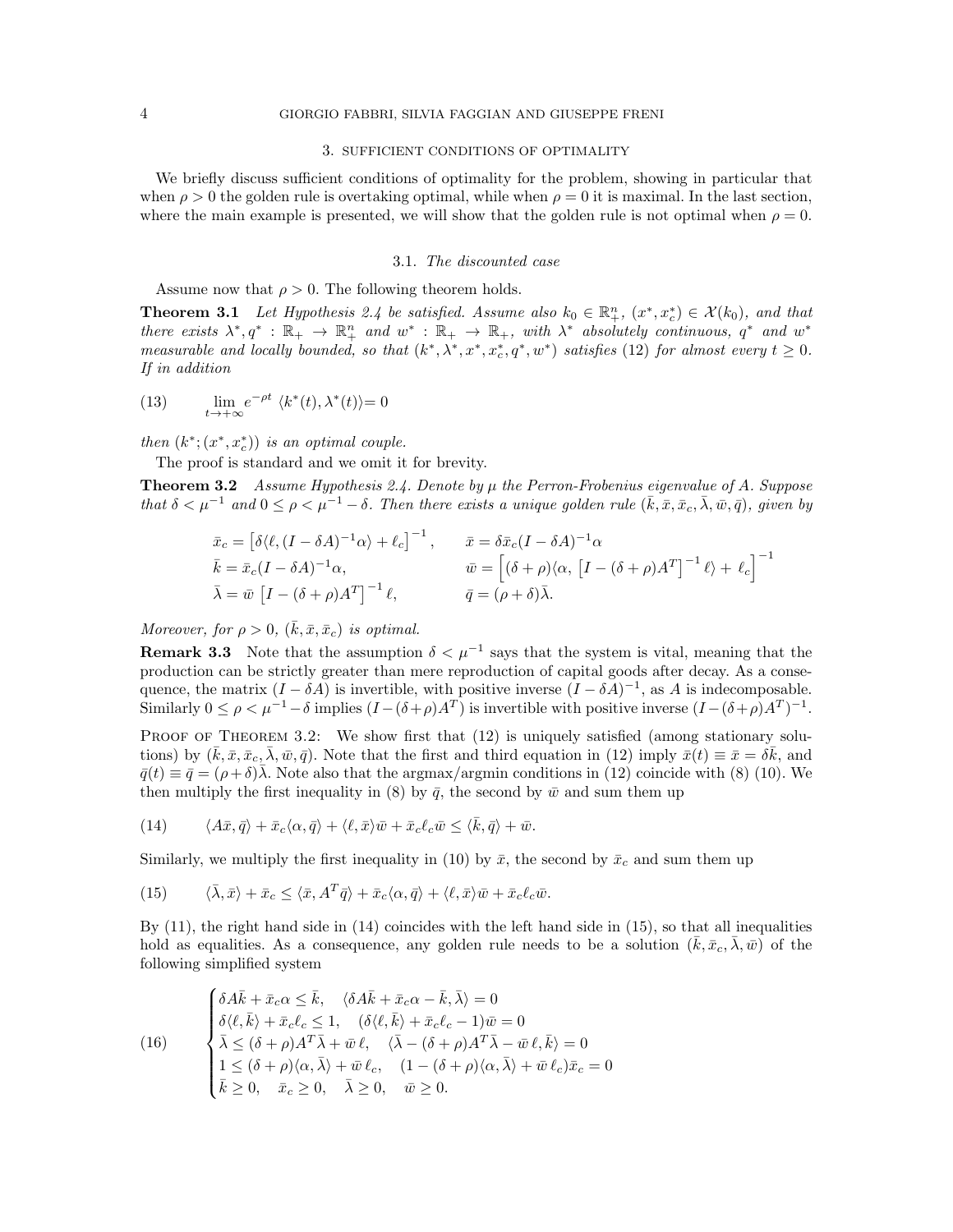We claim that  $\bar{w} > 0$ . Indeed, assume by contradiction  $\bar{w} = 0$  and let  $e_{\mu}$  be the eigenvector associated with the Perron-Frobenius eigenvalue  $\mu$ . Then, from the third line in (16) we derive  $\langle e_{\mu}, \overline{\lambda} \rangle \leq$  $\mu(\rho + \delta)\langle e_{\mu}, \overline{\lambda}\rangle$ , which implies  $1 \leq \mu(\rho + \delta)$ , in contradiction with the assumptions. Now  $\overline{w} > 0$ imply that the inequality in the second line of (16) holds as equality. Moreover, since (11) implies  $\bar{x}_c = \bar{w} + \rho \langle \bar{\lambda}, \bar{k} \rangle$ , also  $\bar{x}_c > 0$ , so that the fourth line of (16) holds as equality. Next we show that  $\bar{k} > 0$ . In fact, as  $(I - \delta A)^{-1}$  is positive, the first inequality in (16) is equivalent to  $\bar{k} \ge \bar{x}_c (I - \delta A)^{-1} \alpha > 0$ . The fact that  $\bar{k} > 0$  implies that the inequality in the third line of (16) is satisfied as equality. Then, from Remark 3.3,  $\bar{\lambda} = \bar{w}(I - (\delta + \rho)A^T)^{-1}\ell$ , so that also  $\bar{\lambda} > 0$ . As a consequence, the first line of (16) is satisfied as equality, that is  $\vec{k} = \bar{x}_c(I - \delta A)^{-1}\alpha$ . Summing up, the unique solution of (16) is obtained by solving as equalities the inequalities of the system, that is

(17) 
$$
\bar{k} = \bar{x}_c (I - \delta A)^{-1} \alpha, \qquad \delta \langle \ell, \bar{k} \rangle + \bar{x}_c \ell_c = 1 \n\bar{\lambda} = \bar{w} (I - (\delta + \rho) A^T)^{-1} \ell, \qquad 1 = (\delta + \rho) \langle \alpha, \bar{\lambda} \rangle + \bar{w} \ell_c.
$$

which has as unique solution that described in the claim of the theorem. When  $\rho > 0$ , (13) is trivially satisfied by  $(k, \lambda)$ , and the golden rule is optimal for Theorem 3.1.  $Q.E.D.$ 

## 3.2. The undiscounted case

Throughout this subsection we assume  $\rho = 0$ . In this case, the application of the results by Brock & Haurie (1976) (see also Carlson *et al.*, 1991, chapter 4) provide the existence of a maximal couple starting at a  $k_0$  from which the steady state  $k$  can be reached in finite time. Some preliminary work is needed.

**Proposition 3.4** Assume  $\rho = 0$ . The Hamiltonian H defined by (6) has a unique saddle point at  $(\bar{k}, \bar{\lambda}),$  in particular  $H(\cdot, \bar{\lambda})$  has a maximum at  $\bar{k}$ , and  $H(\bar{k}, \cdot)$  has a miminum at  $\bar{\lambda}$ .

The proof is standard and we omit it for brevity. Now, we define the compact, convex, and possibly empty set  $V(k, v) = \{(x, x_c) : (x, x_c) \in U(k), x = \delta k + v\}$ , and

$$
\mathcal{L}(k, v) = \begin{cases} \max\{x_c : (x, x_c) \in V(k, v)\} & V(k, v) \neq \emptyset \\ -\infty & V(k, v) = \emptyset \end{cases}
$$

and the value-loss function as

(18) 
$$
\theta(k,v) = \mathcal{L}(\bar{k},0) - \mathcal{L}(k,v) - \langle \bar{\lambda}, v \rangle.
$$

**Remark 3.5** Lemma 4.3 in Carlson *et al.* (1991) implies  $\mathcal{L}(k, v)$  is concave in both variables. Moreover,<sup>4</sup> the arguments at pages 64-65 (in particular (4.84)) there contained imply  $\theta(k, v) \ge 0$  for all  $(k, v)$  in  $\mathbb{R}^n \times \mathbb{R}^n$ .

The original problem is paired with the associated Lagrange Problem (briefly, ALP) of minimizing the integral of the value-loss function along  $(k(t), k(t))$ . A solution is defined as an absolutely continuous function  $k^* : [0, \infty) \to \mathbb{R}^n$ , such that  $k(0) = k_0$ , and

(19) 
$$
\liminf_{T \to \infty} \int_0^T \left[ \theta(k(t), \dot{k}(t)) - \theta(k^*(t), \dot{k}^*(t)) \right] dt \ge 0.
$$

**Theorem 3.6** Assume  $k_0 \in \mathbb{R}^n_+$ , and that  $\overline{k}$  is reachable from  $k_0$ , along an admissible trajectory, in finite time. Then:

- (i) there exists a solution of the  $ALP$ ;
- (ii) all solutions of ALP are maximal trajectories for the original problem. In particular the golden rule is a maximal solution.

<sup>&</sup>lt;sup>4</sup>Note that the golden rule stock is also the unique stationary solution of the maximization problem  $(4.34)$ defined in Carlson et al. (1991), moreover our H coincides with the Hamiltonian  $H$  there defined in (4.81),  $\mathcal{H}(k, \lambda) = \sup_{v \in \mathbb{R}^n} {\{\mathcal{L}(k, v) + \langle \lambda, v \rangle\}}.$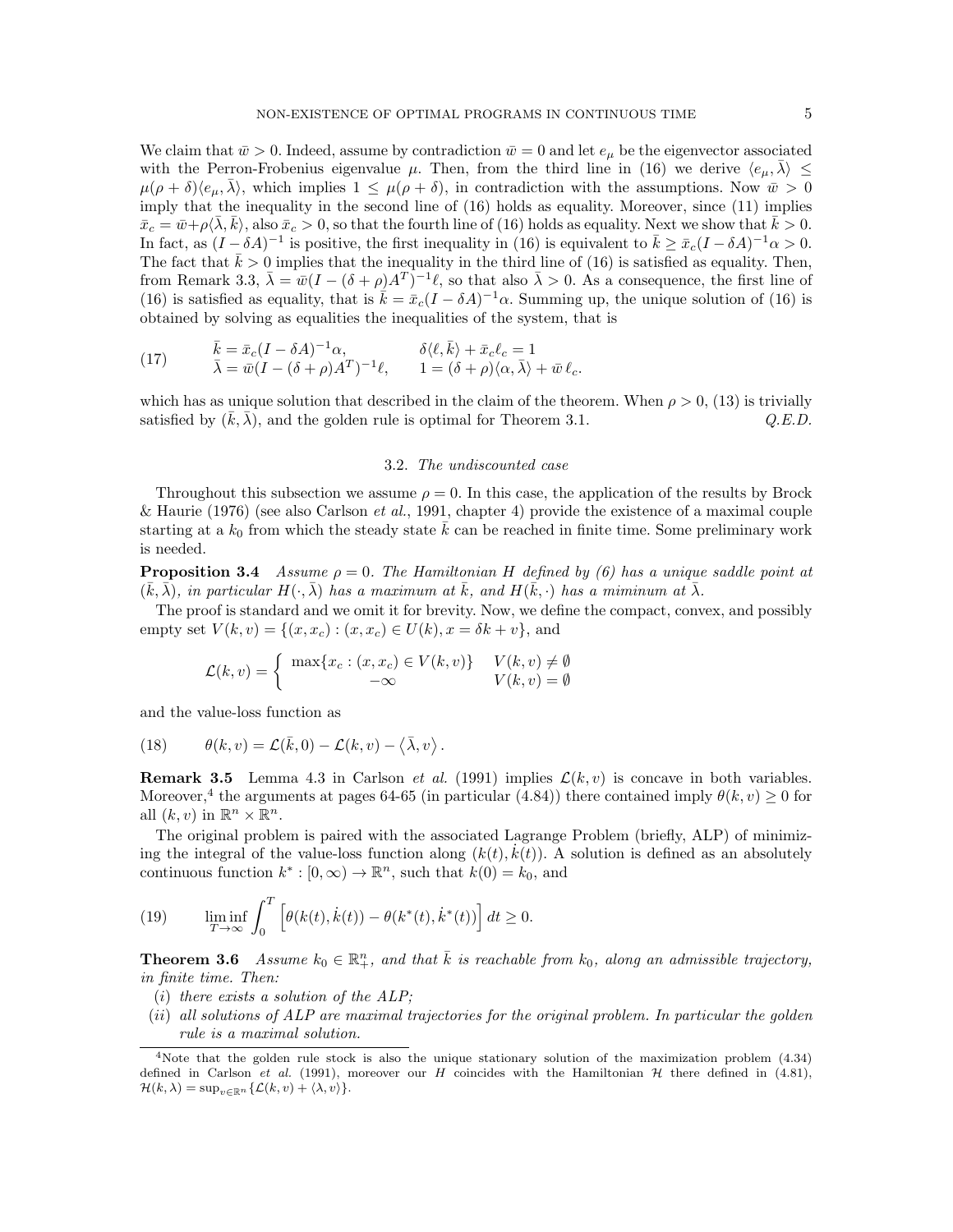**PROOF:** The proof of (i) follows from Theorem 4.7 in Carlson *et al.* (1991), as  $\mathcal{L}(k, v)$  is concave, and  $(k, \lambda)$  is a saddle point for the Hamiltoninan H. Moreover the set of velocities  $\varphi(k) = \{x - \delta k :$  $(x, x_c) \in U(k)$  is a compact and convex set. The proof of (ii) can be deduced from the proof of Theorem 4.9 p.69, where the fact is shown under Assumption 4.5 (and not 4.4 as erroneously reported there) p.64.  $Q.E.D.$ 

Good controls defined below are important as they yield a finite integral of value-loss.

**Definition 3.7** A control  $(x, x_c)$  is good if the associated trajectory k satisfies

(20) 
$$
\liminf_{T \to \infty} \int_0^T \left[ \mathcal{L}(k(t), \dot{k}(t)) - \mathcal{L}(\bar{k}, 0) \right] dt > -\infty.
$$

**Remark 3.8** Observe that  $\int_0^T \mathcal{L}(k(t), \dot{k}(t)) - \mathcal{L}(\bar{k}, 0)dt$  equals  $\int_0^T -\theta(k(t), \dot{k}(t))dt$  +  $\langle \bar{\lambda}, k(0) - k(T) \rangle$ . Since Remark 2.1 implies  $k(T)$  is uniformly bounded in T, and Remark 3.5 implies  $\theta(k(t), \dot{k}(t)) \geq 0$  for any t, the condition (20) is verified if and only if the following milder condition holds:  $\limsup_{T \to \infty} \int_0^T \mathcal{L}(k(t), \dot{k}(t)) - \mathcal{L}(\bar{k}, 0) dt > -\infty$ .

**Lemma 3.9** Assume that  $k_0 \in \mathbb{R}^n_+$  is such that there exists an admissible control stirring  $k_0$  to  $\overline{k}$ in finite time. Then any maximal (in particular, optimal) control at  $k_0$  is good.

PROOF: Assume  $(x, x_c)$  is a maximal admissible control at  $k_0$ , and let k be the associated trajectory. Consider  $(y, y_c)$  admissible at  $k_0$ , with  $(y, y_c)$  stirring  $k_0$  to k in a time  $T_0$  and then coinciding with  $(\bar{x}, \bar{x}_c)$  in  $(T_0, +\infty)$ . Then for all  $T \geq T_0$ :

$$
\int_0^T (x_c(t) - y_c(t)) dt = \int_0^{T_0} (x_c(t) - y_c(t)) dt - \int_0^{T_0} (x_c(t) - \bar{x}_c) dt + \int_0^T (x_c(t) - \bar{x}_c) dt
$$
  

$$
\leq \int_0^{T_0} (x_c(t) - y_c(t)) dt - \int_0^{T_0} (x_c(t) - \bar{x}_c) dt + \int_0^T \left[ \mathcal{L}(k(t), \dot{k}(t)) - \mathcal{L}(\bar{k}, 0) \right] dt.
$$

The limsup as T tends to  $+\infty$  of the left hand side is nonnegative, as  $(x, x_c)$  is maximal, and the first two addenda in the right hand side are bounded. As a consequence,  $(k(t), \dot{k}(t))$  satisfies (20) in view of Remark 3.8.

Q.E.D.

## 4. THE EXAMPLE OF NONEXISTENCE

We introduce the following example and study the behaviour of specific solutions both in the discounted and undiscounted case. We set

(21) 
$$
n = 2, \delta = \frac{2}{3}, \ell_c = 1, A = \begin{bmatrix} 1/2 & 3/4 \\ 1/4 & 7/8 \end{bmatrix}, \alpha = \begin{bmatrix} 1/4 \\ 3/4 \end{bmatrix}, \ell = \begin{bmatrix} 1 \\ 1 \end{bmatrix},
$$

so that Hypothesis 2.4 is verified, and A has eigenvalues ( $\pm$  $(57 + 11)/16$ , with  $\mu^{-1} > 2/3$ . Theorem 3.2, implies the golden rule is (independent of  $\rho$  and) given by

(22) 
$$
\bar{x}_c = \frac{2}{9}, \quad \bar{x} = \begin{bmatrix} \frac{23}{63} \\ \frac{26}{63} \end{bmatrix}, \quad \bar{k} = \begin{bmatrix} \frac{23}{42} \\ \frac{13}{21} \end{bmatrix}.
$$

with associated support prices depending on  $\rho$ :

(23) 
$$
\bar{w} = \frac{72\rho^2 - 300\rho + 56}{81\rho^2 + 252}, \quad \bar{\lambda} = \begin{bmatrix} \frac{56 - 60\rho}{27\rho^2 + 84} \\ \frac{24\rho + 112}{27\rho^2 + 84} \end{bmatrix}, \quad \bar{q} = \frac{2 + \rho}{3} \begin{bmatrix} \frac{56 - 60\rho}{27\rho^2 + 84} \\ \frac{24\rho + 112}{27\rho^2 + 84} \end{bmatrix}
$$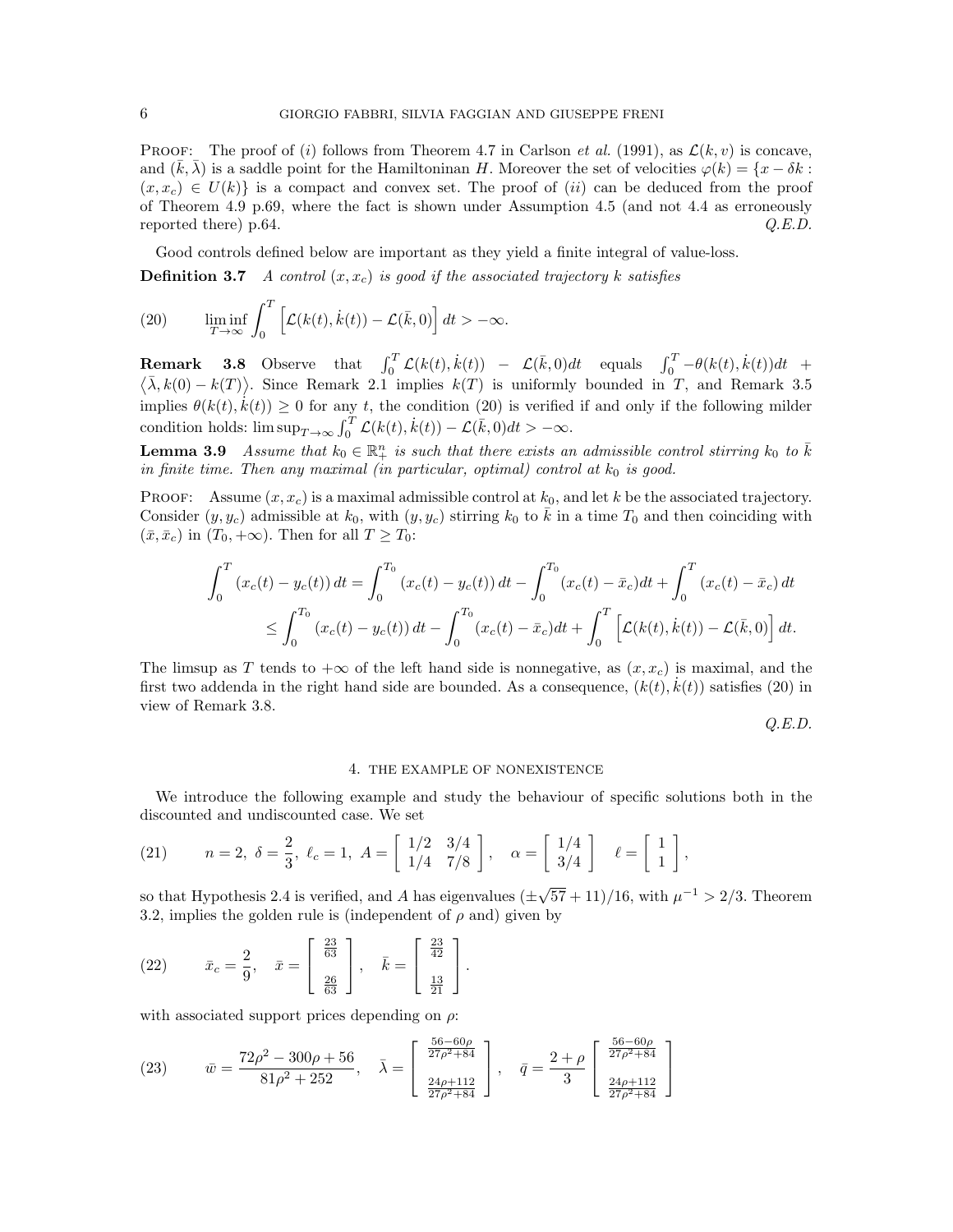Now consider system  $(1)$  and choose the admissible controls that satisfies  $(2)$   $(3)$  as equalities. By inverting those relations, one obtains

(24) 
$$
\begin{bmatrix} x(t) \\ x_c(t) \end{bmatrix} = \begin{bmatrix} A & \alpha \\ \ell^T & \ell_c \end{bmatrix}^{-1} \begin{bmatrix} k(t) \\ 1 \end{bmatrix}
$$

which substituted into (1) imply

(25) 
$$
\begin{cases} \dot{k}_1(t) = -\frac{2}{9}k_1(t) - \frac{16}{9}k_2(t) + \frac{11}{9} \\ \dot{k}_2(t) = \frac{16}{9}k_1(t) + \frac{2}{9}k_2(t) - \frac{10}{9}. \end{cases}
$$

The system has purely imaginary eigenvalues so that one obtains the periodic solutions

(26) 
$$
\begin{cases} \hat{k}_1(t) = c_1 \cos \frac{2\sqrt{7}t}{3} - c_2 \sin \frac{2\sqrt{7}t}{3} + \frac{23}{42} \\ \hat{k}_2(t) = \frac{1}{8} (c_2 + 3\sqrt{7}c_1) \sin \frac{2\sqrt{7}t}{3} + \frac{1}{8} (3\sqrt{7}c_2 - c_1) \cos \frac{2\sqrt{7}t}{3} + \frac{13}{21} \end{cases}
$$

where the constants  $c_1$  and  $c_2$  depend on  $k_0 = (k_1^0, k_2^0)$ :

(27) 
$$
k_1^0 - \bar{k}_1 = c_1, \quad k_2^0 - \bar{k}_2 = \frac{3\sqrt{7}}{8}c_2 - \frac{1}{8}c_1.
$$

The associated controls  $(\hat{x}, \hat{x}_c)$  can also be computed by means of (24):

(28) 
$$
\begin{cases} \n\hat{x}_1(t) = \frac{1}{3}(c_1 - 2\sqrt{7}c_2)\cos\frac{2\sqrt{7}t}{3} - \frac{1}{3}(2c_2 + 2\sqrt{7}c_1)\sin\frac{2\sqrt{7}t}{3} + \frac{23}{63} \\ \n\hat{x}_2(t) = \frac{1}{3}(5c_1 + \sqrt{7}c_2)\cos\frac{2\sqrt{7}t}{3} + \frac{1}{3}(\sqrt{7}c_1 - 5c_2)\sin\frac{2\sqrt{7}t}{3} + \frac{26}{63} \\ \n\hat{x}_c(t) = \frac{1}{3}(\sqrt{7}c_2 - 7c_1)\cos\frac{2\sqrt{7}t}{3} + \frac{1}{3}(7c_2 + \sqrt{7}c_1)\sin\frac{2\sqrt{7}t}{3} + \frac{2}{9}. \n\end{cases}
$$

Note that (27) imply that  $c_1$  and  $c_2$  are small for small differences of  $k_0$  from  $\bar{k}$ . As a consequence, for  $c_1$  and  $c_2$  small enough: a) the whole trajectory is contained in a ball, centered at k and of arbitrarily small radius; b)  $(\hat{x}, \hat{x}_c)$  is also cycling at an arbitrarily small neighborhood of  $(\bar{x}, \bar{x}_c)$ ; c) since for  $k_0 = k$  the trajectory  $k(t) \equiv k$  satisfies strictly the positivity constraints (4), that remains true also for  $k_0$  close enough to  $k$ ; hence, the constraints on the associated dual variables (the argmin condition in (12)) hold unchanged, and support prices associated to  $\hat{k}, \hat{x}, \hat{x}_c$  coincide with  $\lambda, \bar{q}, \bar{w}$ .

Assume now  $\rho > 0$ . As a consequence of the previous arguments, for  $k_0$  close enough to  $\overline{k}$ ,  $(\hat{k},(\hat{x},\hat{x}_c),\overline{\lambda},\overline{q},\overline{w})$  satisfy the assumptions of Theorem 3.1 and is hence optimal. We have then proved the following result.

**Proposition 4.1** Let  $k_0 > 0$ . The system  $(1)(2)(3)(4)$ , with data  $(21)$ , has a periodic solution  $(\hat{k},(\hat{x},\hat{x}_c))$  given by (26)(28). For  $\rho > 0$  and for  $k_0$  sufficiently close to  $\bar{k}$ , the admissible couple  $(\hat{k},(\hat{x},\hat{x}_c))$  is optimal at  $k_0$ , and it is supported by stationary prices  $(\bar{\lambda},\bar{q},\bar{w})$ .

Now we prove that, in the specific case here described, any initial condition  $k_0 > 0$  can be driven to the steady state  $k$  in finite time by means of an admissible control.

**Lemma 4.2** Let  $k_0 \in \mathbb{R}^2$ ,  $k_0 > 0$ . Then there exists  $T(k_0) \geq 0$  and a control  $(\tilde{x}, \tilde{x}_c) \in \mathcal{X}(k_0)$  such that the associated trajectory  $k(t)$  starting at  $k_0$  reaches k at time  $T(k_0)$ .

**PROOF:** We first consider the case in which  $k_0 = \gamma_0 \bar{k}$ , for a  $\gamma_0 > 0$ . If  $\gamma_0 = 1$ , there is nothing to prove. If  $\gamma_0 > 1$ , we choose  $\tilde{x}(t) = 0$ ,  $\tilde{x}_c(t) = 0$ , for all  $t \geq 0$ , so that the constraints are trivially satisfied. With the choice  $T(k_0) = \delta^{-1} \ln \gamma_0$ , we obtain  $\tilde{k}(T(k_0)) = \bar{k}$ .

If instead  $\gamma_0 < 1$ , we choose  $\tilde{x}_c(t) = 0$ , and  $\tilde{x}(t) = g\tilde{k}(t)$ , for all  $t \geq 0$ . As it can be shown by direct proof, with the choices  $T(k_0) = (g - \delta)^{-1} \ln(1/\gamma_0)$ ,  $(2/3) < g \leq (23/31)$  the pair  $(\tilde{k}, (\tilde{x}, \tilde{x}_c))$ is admissible and  $k(T(k_0)) = \overline{k}$ .

Now assume  $k_0 \notin {\{\gamma \tilde{k} : \gamma_0 \in \mathbb{R}^+\}}$ ,  $k_0 = (k_{01}, k_{02})$  and that, for instance,  $k_{02}/k_{01} > \bar{k}_2/\bar{k}_1$ . We define  $(y, y_c)$ , and the associated trajectory  $k^y$ , as follows  $y_c(t) = 0$ ,  $y_1(t) = g k_1^y(t)$ , and  $y_2(t) =$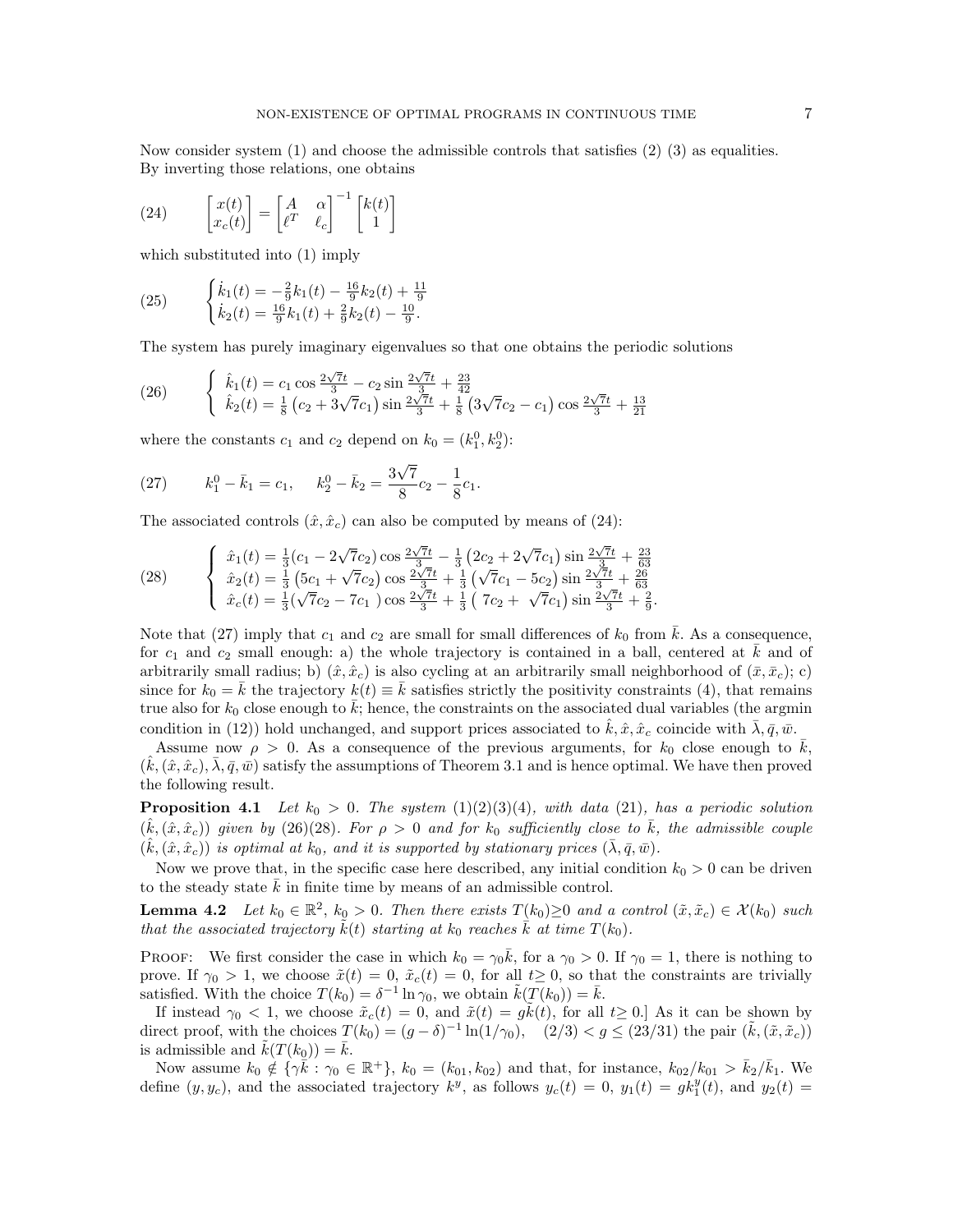0, for all  $t \geq 0$ , with g a positive constant. The trajectory  $k^y$  reaches  $\{\gamma \overline{k} : \gamma \in \mathbb{R}^+\}$  at time  $T_0 = (1/g)\overline{\ln(k_{02} k_1(k_{01} k_2)^{-1}} > 0$ , and the chosen control  $(y, y_c)$  is admissible when  $0 < g \le$  $\min\{\delta, (a_{11})^{-1}, \bar{k}_2(\bar{k}_1a_{21})^{-1}, (\ell_1k_{10})^{-1}\}.$  Once on  $\{\gamma\bar{k} : \gamma \in \mathbb{R}^+\}$ , we may stir the trajectory to  $\bar{k}$ by making use of the control  $(\hat{x}, \hat{x}_c)$  built in the first part of the proof, pulled back of the time  $T_0$ , and reach the steady state in time  $T(k_0) = T_0 + T(k^y)$  $Q.E.D.$ 

## 4.1. The undiscounted case

We use the previous example to show that the golden rule given by Definition 2.6 may fail to be optimal when the discount  $\rho$  is null. More in general, we will prove that when  $\rho = 0$  the cycles described by  $(26)(28)$  are maximal but fail to be optimal for all  $k_0$  close enough to  $\overline{k}$ , and derive as a particular case that the golden rule  $(k, \bar{x}, \bar{x}_c)$  is maximal and not optimal at  $\bar{k}$ .

**Remark 4.3** Regardless the initial condition, when  $\rho = 0$  the utility yielded by the control  $\hat{x}_c(t)$ described in (28) in a time interval of a period length equals the utility yielded by  $\hat{x}_c$  in the same described in (28) in a time interval or a period length equals the util<br>time span. Note that the period of the cycle is  $P = 3\pi/\sqrt{7}$ , moreover

$$
\int_{\sigma}^{\sigma+P} \hat{x}_c(t)dt = \int_{\sigma}^{\sigma+\frac{3\pi}{\sqrt{7}}} \bar{x}_c dt = \frac{2\sqrt{7}}{21}\pi, \quad \forall \sigma \ge 0.
$$

**Lemma 4.4** For all initial capital stocks  $k_0 \in \mathbb{R}^n_+$ , there exists a maximal couple starting at  $k_0$ . In particular, the cycles described by (26)(28) and the golden rule  $(\bar{k}, \bar{x}, \bar{x}_c)$  are maximal.

PROOF: In order to apply Theorem 3.6 it is enough to show that cycles described by  $(26)$  are minimizers of the integral of losses described in (19). Note that

$$
\theta(\hat{k}(t),\dot{\hat{k}}(t)) = \bar{x}_c - \hat{x}_c(t) - \langle \bar{\lambda}, \hat{x}(t) - \delta \hat{k}(t) \rangle.
$$

Moreover, since  $(\hat{k}, \hat{x}, \hat{x}_c)$  are supported by the same prices  $\bar{\lambda}, \bar{q}, \bar{w}$  of the golden rule, (11) implies

$$
\bar{x}_c + \langle \bar{\lambda}, \bar{x} \rangle - [\langle \bar{k}, \bar{q} \rangle + \bar{w}] = 0 = \hat{x}_c(t) + \langle \bar{\lambda}, \hat{x}(t) \rangle - [\langle \hat{k}(t), \bar{q} \rangle + \bar{w}]
$$

Subtracting the third term from the first term in the previous equalities, and recalling that  $\bar{q} = \delta \bar{\lambda}$ and  $\bar{x} - \delta \bar{k} = 0$ , one has

(29) 
$$
0 = \bar{x}_c - \hat{x}_c(t) - \langle \bar{\lambda}, \hat{x}(t) - \delta \hat{k}(t) \rangle = \theta(\hat{k}(t), \dot{\hat{k}}(t)).
$$

Then cycles  $\hat{k}$  are minimizers for ALP and  $(\hat{k}, \hat{x}, \hat{x}_c)$  is a maximal couple.  $Q.E.D.$ 

**Theorem 4.5** There exists a neighborhood U of  $\overline{k}$  in  $\mathbb{R}^n_+$ , such that for all  $k_0$  in U the cycles  $(\hat{k}, \hat{x}, \hat{x}_c)$  starting at  $k_0$  and described by (26)(28) are not optimal at  $k_0$ . Moreover, with data (21), there is no admissible control which is optimal at such  $k_0$ .

From the previous Theorem, we derive the following corollary.

**Corollary 4.6** The golden rule  $(\bar{k}, \bar{x}, \bar{x}_c)$  is not optimal at  $\bar{k}$ , and there is no admissible control which is optimal at  $\bar{k}$ .

**PROOF OF THEOREM 4.5:** We start by proving that the cycles  $(\hat{k},(\hat{x},\hat{x}_c))$  starting at  $k_0$  are not optimal, by building a control  $(y, y_c)$  not overtaken by  $(\hat{x}, \hat{x}_c)$ . Assume  $\theta > 0$  is such that for all  $k_0 \in B(\bar{k}, 2\theta)$  the cycles described by (26)(28) starting at  $k_0$  are supported by stationary prices  $(\bar{\lambda}, \bar{q}, \bar{w})$ , then select  $k_0 \in B(\bar{k}, \theta)$ . For an arbitrarily chosen  $\tau > 0$ , set

$$
\begin{cases} y(t) = 0, \ y_c(t) = \bar{x}_c + 8\theta, & t \in [0, \tau] \\ y(t) = \hat{x}(t - \tau), \ y_c(t) = \hat{x}_c(t - \tau), & t \in (\tau, +\infty). \end{cases}
$$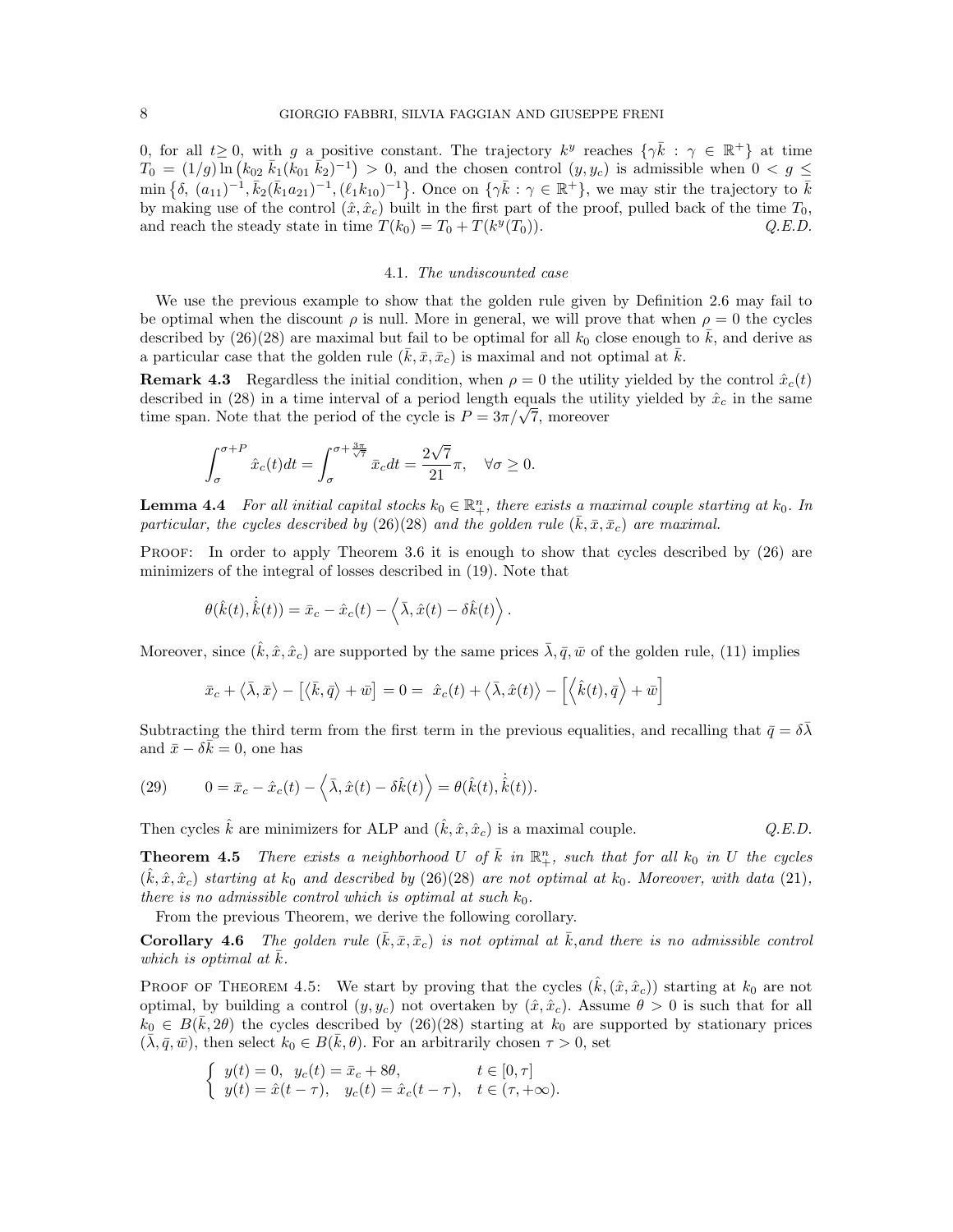By explicit calculations, one may see that there exist positive  $\theta_1$  and  $\tau_1$  such that for all  $0 < \theta < \theta_1$ and  $0 < \tau < \tau_1$  the constraints (2) (3) (4) are satisfied in [0,  $\tau$ ] (for instance,  $\tau_1 = 3/2$ ,  $\varepsilon_1 =$  $(26-7e)[42(1+6e)]^{-1}$ ). We assume also  $\tau < \tau_2$  where  $\tau_2 > 0$  is such that  $||k^y(\tau_2) - k_0|| < \theta$ , so that the cycle starting at  $k^y(\tau)$  and described by (26)(28) is supported by stationary prices  $(\bar{\lambda}, \bar{q}, \bar{w})$ . Note that (27) and (28) imply  $\int_0^{\tau} y_c(t)dt > \int_0^{\tau} \hat{x}_c(t)dt + \tau \theta$ . By direct calculation one obtains (see also Remark 4.3, where P is defined) that for all  $n \in \mathbb{N}$ 

(30) 
$$
\int_0^{\tau+nP} (y_c(t) - \hat{x}_c(t))dt \ge \tau\theta > 0,
$$

so that  $(\hat{x}, \hat{x}_c)$  cannot be optimal.

Now we show that no admissible strategy can be optimal at  $k<sub>0</sub>$ . Assume by contradiction that there exists  $(\tilde{x}, \tilde{x}_c) \in \mathcal{X}(k_0)$  optimal at  $k_0$ . Then for  $\varepsilon > 0$ , there exists  $T_{\varepsilon} > 0$  such that

(31) 
$$
\int_0^T (\tilde{x}_c(t) - \hat{x}_c(t))dt \geq -\varepsilon, \text{ and } \int_0^T (\tilde{x}_c(t) - y_c(t))dt \geq -\varepsilon, \text{ for all } T \geq T_{\varepsilon}.
$$

Since  $T \mapsto \int_0^T (y_c(t) - \hat{x}_c(t))dt$ , is continuous and (30) holds, there exists  $v > 0$  such that

$$
\int_0^T (y_c(t) - \hat{x}_c(t))dt \ge \frac{\tau \theta}{2}, \text{ for all } T \in [\tau, \tau + \upsilon].
$$

Set  $T_n = \tau + nP$ , and  $n_{\varepsilon} = \min\{n \in \mathbb{N} : T_n > T_{\varepsilon}\}\.$  Then, by periodicity

(32) 
$$
\int_0^T (\tilde{x}_c(t) - \hat{x}_c(t))dt = \int_0^T (y_c(t) - \hat{x}_c(t))dt + \int_0^T (\tilde{x}_c(t) - y_c(t))dt \ge \frac{\tau \theta}{2} - \varepsilon,
$$

for any  $T \in [T_n, T_n + v]$ ,  $n \geq n_{\varepsilon}$ . We show first that

(33) 
$$
\liminf_{n \to \infty} \frac{1}{T_n + v} \int_0^{T_n + v} \left( \int_0^T (\tilde{x}_c(t) - \hat{x}_c(t)) dt \right) dT \ge \frac{\theta \tau v}{4P}
$$

Note that, if  $* = \int_0^T (\tilde{x}_c(t) - \hat{x}_c(t))dt$ , one may split the previous integral as follows, and use (31) and (32) to derive

(34) 
$$
\int_0^{T_n+\upsilon} (*) dT = \int_0^{T_{n_{\varepsilon}}} (*) dT + \sum_{i=n_{\varepsilon}}^n \int_{T_i}^{T_i+\upsilon} (*) dT + \sum_{i=n_{\varepsilon}}^{n-1} \int_{T_i+\upsilon}^{T_{i+1}} (*) dT
$$

$$
\geq \int_0^{T_{n_{\varepsilon}}} (*) dT + (n - n_{\varepsilon} + 1) \left(\frac{\tau \theta}{2} - \varepsilon\right) \upsilon - (P - \upsilon)\varepsilon (n - n_{\varepsilon})
$$

so that

$$
\frac{1}{T_n+v} \int_0^{T_n+v} (*) \, dT \ge \frac{\theta \tau v}{2P} - \varepsilon + o\left(\frac{1}{n}\right)
$$

with  $o(1/n)$  tending to 0, as n tends to  $+\infty$ . Then (33) holds when  $\varepsilon \leq (\theta \tau v)/(4P)$ . On the other hand, Remark 3.5 and (29) imply  $\tilde{x}_c(t) - \hat{x}_c(t) \leq \langle \bar{\lambda}, \hat{k}(t) - \hat{k}(t) \rangle$  so that

(35) 
$$
\frac{1}{S} \int_0^S \left( \int_0^T \left( \tilde{x}_c(t) - \hat{x}_c(t) \right) dt \right) dT \leq \langle \bar{\lambda}, \frac{1}{S} \int_0^S \left( \hat{k}(T) - \tilde{k}(T) \right) dT \rangle
$$

Note that both  $(\hat{x}, \hat{x}_c)$  and  $(\tilde{x}, \tilde{x}_c)$  are good controls in the sense of Definition 3.7 (the first by the direct proof given in Lemma 4.4, the second by Lemma 3.9). Hence, by Lemma 4.7 p.69 in Carlson *et al.* (1991) (see also Definition 3.7 and the remarks below) one has  $\lim_{S\to\infty} \int_0^S \hat{k}(T)dT =$  $\lim_{S\to\infty}\int_0^S \tilde{k}(T)dT = \bar{k}$ , so that passing to limits in (35) and comparing with (33) we derive a contraddiction.  $Q.E.D.$